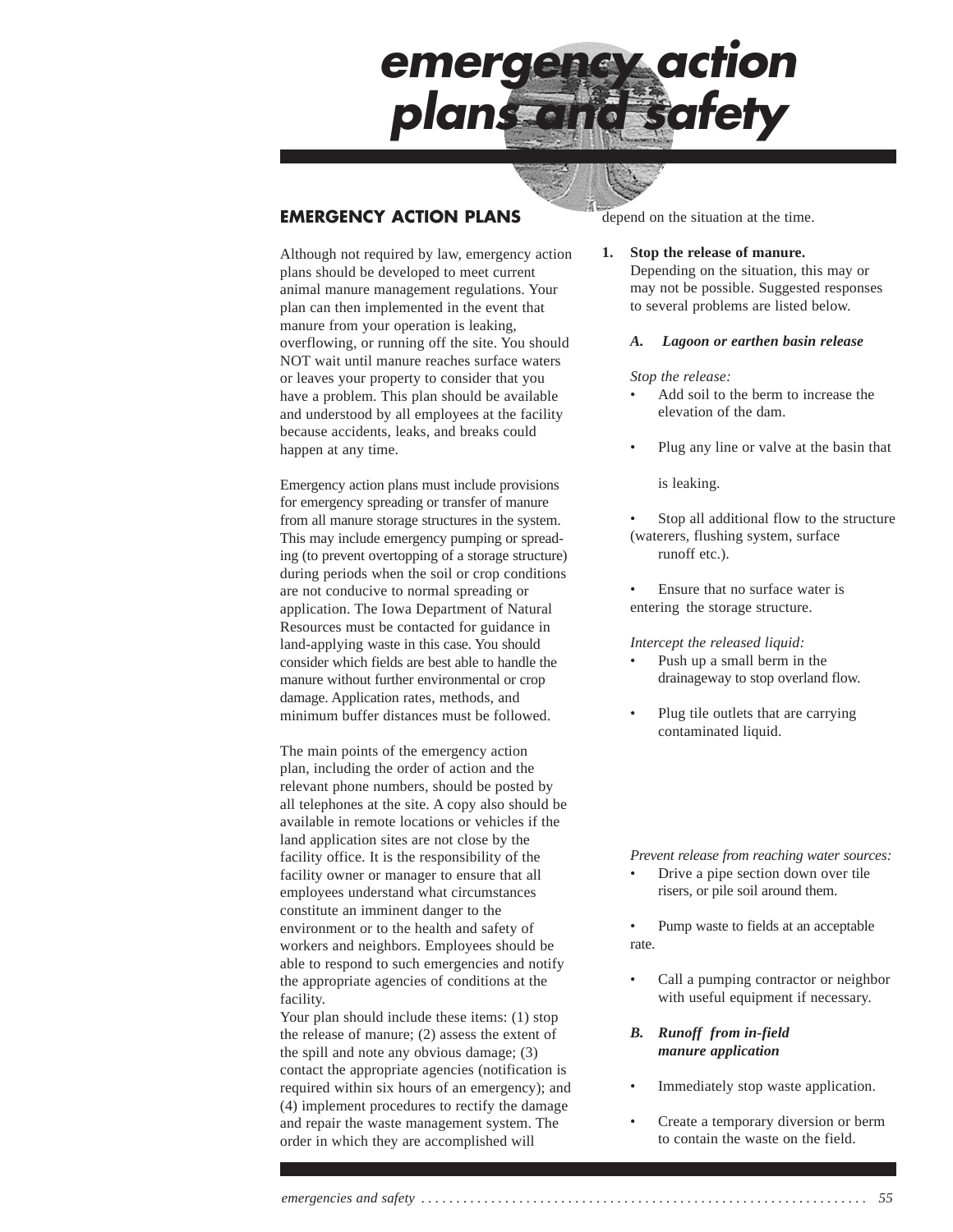- Incorporate waste to reduce further runoff.
- Evaluate and eliminate the reason(s) that caused the runoff.
- Evaluate the application rates for the fields where runoff occurred.
- *C. Tile discharge*
- Stop application.
- Plug tile or tile inlets.
- *D. Leakage from base or sidewall of lagoon or earthen storage structure (Often these are seepage rather than flowing leaks.)*
- Dig a small well or ditch to catch all seepage, put in a submersible pump, and pump the seepage back into the lagoon.
- If holes are caused by burrowing animals, trap or remove animals, fill the holes, and compact with a clay-type soil.
- Other holes may be likewise temporarily plugged with clay soil.

*Note: Problems with lagoons and earthen storage structures require the consultation of an individual experienced in the design and installation of lagoons for permanent repair measures.*

- **2. Assess the extent of the spill and note any obvious damage.**
	- Did the manure reach any surface waters?
	- Approximately how much was released and for what duration?
	- Did any damage such as employee injury, fish kills, or property damage occur?
- Did the spill leave the property?
- Does the spill have the potential to reach surface waters?
- Could a future rain event cause the spill to reach surface waters?
- **3. Contact appropriate agencies.** (Notification is required within six hours if a spill or hazardous event occurs. In some situations this may be the first action you should take.)
- During normal business hours, call your IDNR regional office. *(See Chart 1 above.)*
- Your phone call should include
	- Your name.
	- Facility.
	- Telephone number,
	- Details of the incident from item 2 (previous page),
	- Exact location of the facility,
	- Location or direction of the

spill's movement,

- Weather and wind conditions,
- What corrective measures have been undertaken, and
- The seriousness of the situation.
- 24-hour emergency response notification can be made to IDNR at **(515) 281-8694**. Both IDNR and local officials must be notified of spills or other releases.
- As a last resort, call 911 or the sheriff's department and explain your problem to them. Ask them to contact the appropriate agencies.

### **4. Implement procedures.**

• Implement the procedures advised by the IDNR and technical assistance agencies to rectify the damage, repair the system. Reassess the emergency management

*56 . . . . . . . . . . . . . . . . . . . . . . . . . . . . . . . . . . . . . . . . . . . . . . . . . . . . . . . . . . . . . . . . emergencies and safety*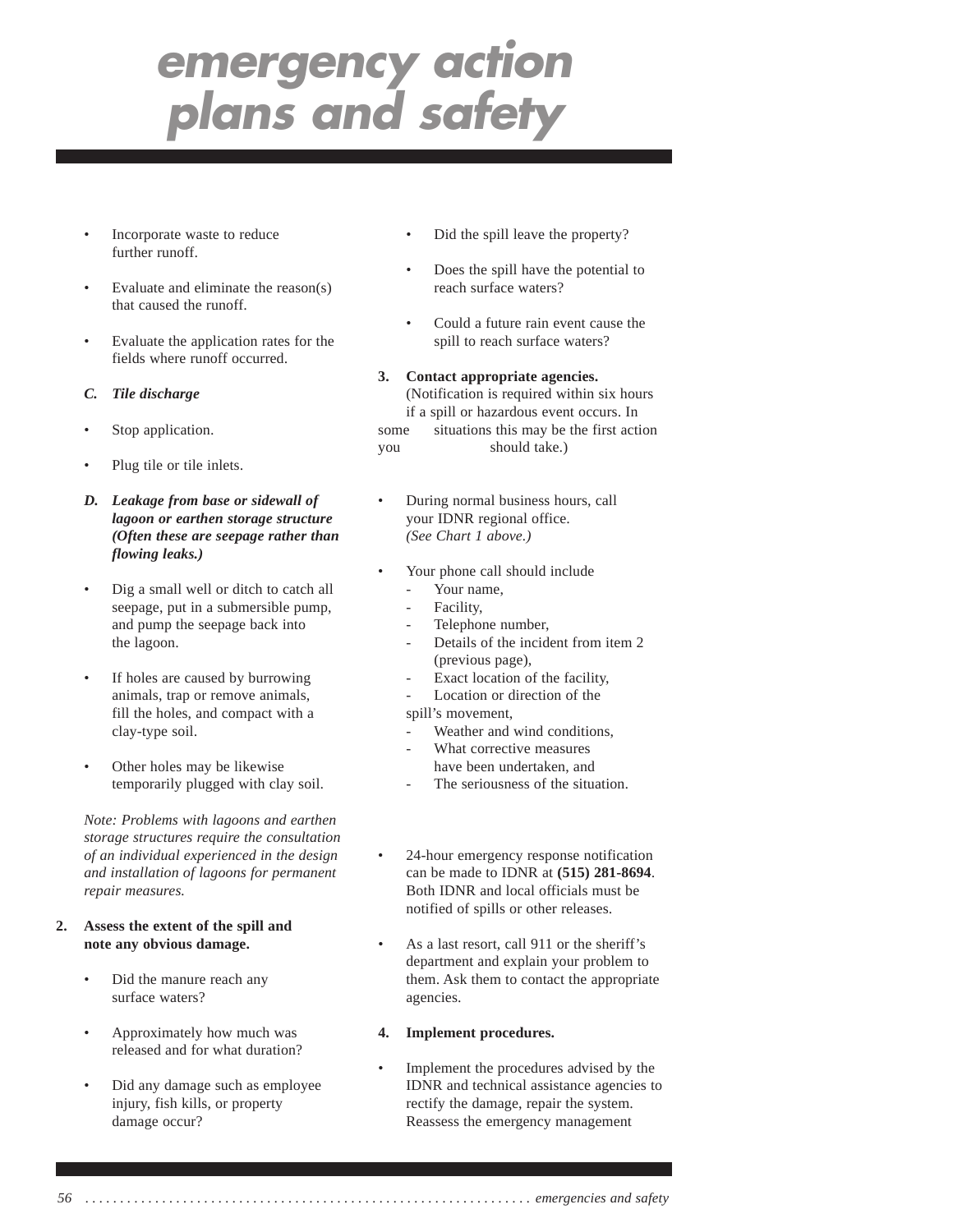

plan to prevent future problems with manure releases.

## **PERSONAL SAFETY**

Behind every accident is a chain of events that leads to an unsafe act, unsafe conditions, or a combination of both. Safety in the workplace should be everyone's concern. Communication between supervisors and employees generates ideas and safety awareness that leads to

accident prevention.

Each year livestock producers, their employees, and their family members are injured in confinement livestock production. Manure storage structures and many livestock buildings are

considered to be confined spaces.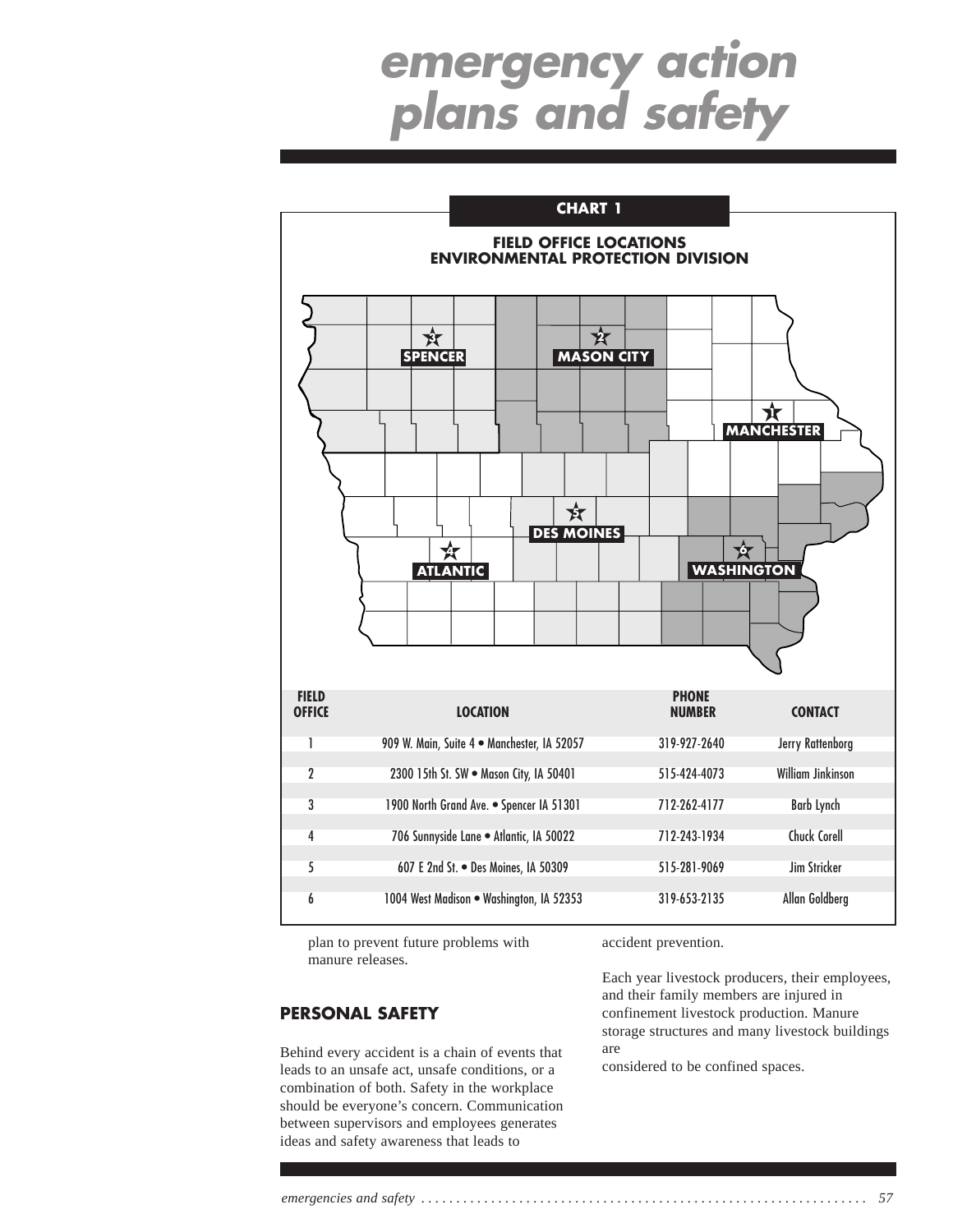There are three types of liquid manure storage structures, plus solid manure storage:

- Formed storage (deep pits and outside tanks)
- Lagoon systems
- Earthen slurry basins (holding ponds)
- Solid manure piles

Dangerous situations can be associated with the five main gases that are produced in livestock and poultry buildings and manure storage structures. These gases are listed in Table 1 *(see emergency and safety page 8)*, along with some of their characteristics. All of these are colorless.

## **Manure Gases**

Five gases are of primary concern with livestock facilities: ammonia, carbon dioxide, carbon monoxide, hydrogen sulfide, and methane. Hydrogen sulfide is especially dangerous during agitation and pumpout of enclosed pits. It can reach lethal concentrations and kill animals, both livestock and humans.

### **• Hydrogen sulfide**

Hydrogen sulfide  $(H, S)$  is the most toxic gas generated from liquid manure storage. Exposure to 200 ppm for an hour can cause headaches and dizziness; exposure to 500 ppm for 30 minutes can cause severe headaches, nausea, excitement, or insomnia. High concentrations of 800 to 1,000 ppm can cause immediate unconsciousness and death—from just a few breaths—through respiratory paralysis unless the victim is moved to fresh air and artificial respiration is immediately applied. Be aware even the characteristic

rotten-egg smell of hydrogen sulfide does not give adequate warning. The sense of smell is rapidly fatigued by the gas, and high concentrations do not give a proportionately higher odor intensity. Dangerous concentrations can be released by agitating stored liquid manure. Concentrations reaching 200 to 300 ppm have been reported in buildings a few minutes after starting to pump waste from a storage pit and can be as high as 800 ppm during vigorous

#### agitation.

### **• Methane**

Methane  $(CH<sub>4</sub>)$  is a product of manure decomposition under strict anaerobic conditions, such as those found in an anaerobic or biogas digester. It is insoluble in water and lighter than air; thus it will accumulate in stagnant air corners in the tops of enclosed, unvented pits or buildings. Methane is not toxic, but at high concentrations it may cause an asphyxiating environment. Methane concentrations in confinement housing normally are well below the levels that may be explosive *(See Table 1, emergency and safety page 8)*. However, explosions attributed to methane have occurred around manure storage pits without proper vents.

### **First aid for victims of manure gas asphyxiation**

- 1. **Do not** attempt to rescue a victim from a hazardous gas situation unless you are protected with a supplied-air breathing apparatus. Holding your breath is not an option.
- 2. Have someone telephone for an emergency medical rescue squad, informing them there is a "victim of toxic gas asphyxiation."
- 3. If the victim is free from the immediate area of danger and there is no personal threat to life, do the ABC of first aid:
	- **A**irway check
	- **Breathing check**
	- **C**irculation check

If you are trained, do CPR or mouth-tomouth if necessary.

Training courses for rescue breathing and CPR are available through your local Red Cross chapter.

### **Effect of air quality on human health**

*58 . . . . . . . . . . . . . . . . . . . . . . . . . . . . . . . . . . . . . . . . . . . . . . . . . . . . . . . . . . . . . . . . emergencies and safety*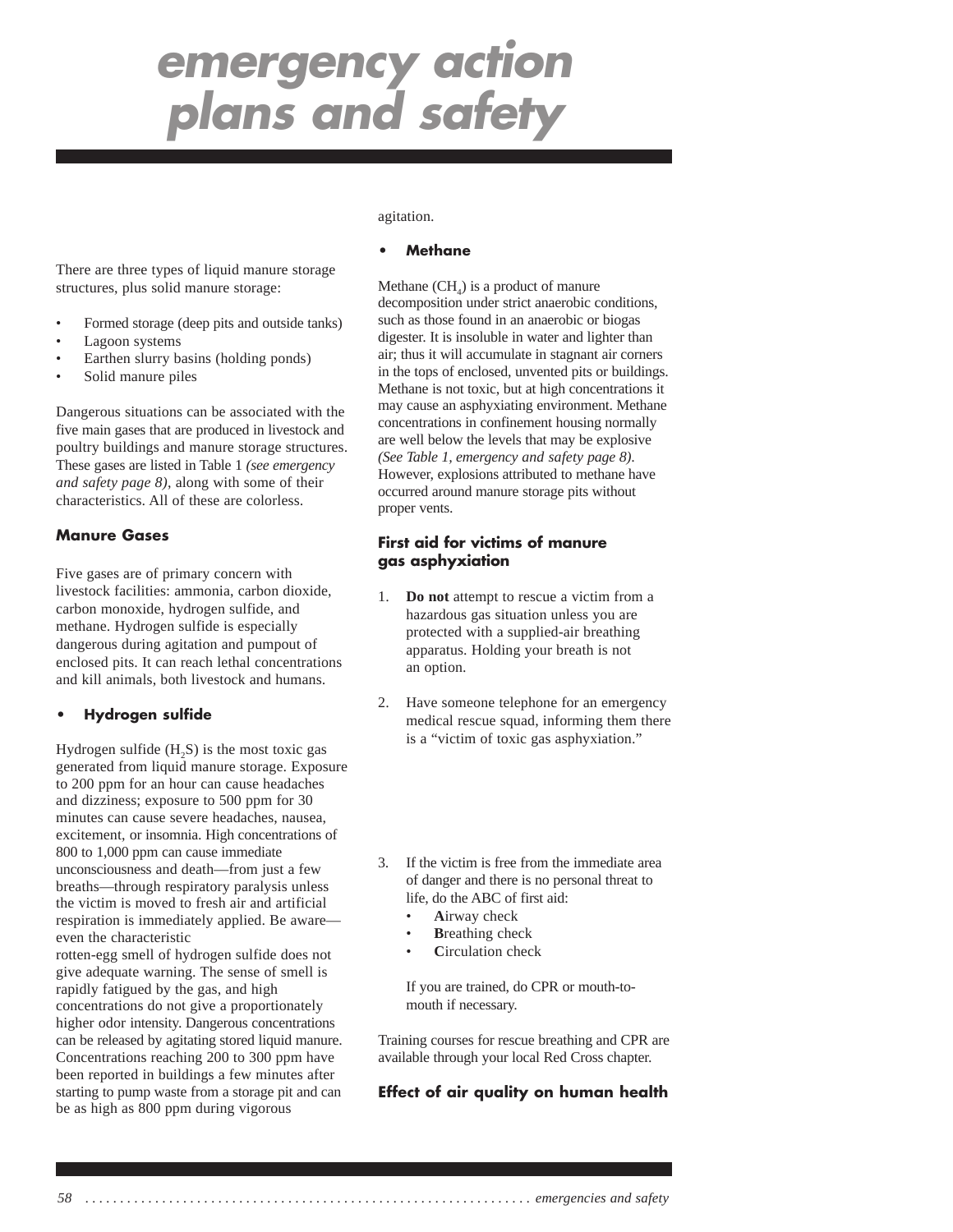Health problems associated with poor air quality include coughing, phlegm production, wheezing, chest tightness, headaches, shortness of breath, eye irritation, sneezing, runny nose, and nasal congestion. Problems usually are greater the more time a worker spends in the presence of the contaminant and the higher the concentrations of airborne contaminants. In addition, some people are more susceptible than others.

Health problems may be chronic (lasting a long time) or acute (severe but short term). Since chronic and acute problems can be mistaken for other health problems, such as the flu or allergies, the work environment often is overlooked as a cause of the symptoms, so precautions are not taken. Table 2 *(see emergencys and safety page 8)* lists some symptoms swine facility workers in Iowa have experienced as the result of poor air quality in swine buildings.

You should consider the following safety points when constructing, operating, and managing animal manure management systems:

- Do not enter a manure pit unless following specific procedures for entering a confined space.
- When agitating a manure storage structure, always have at least one additional person available to seek help if trouble occurs.
- Use properly designed and operated ventilation systems to reduce the concentration of gases within buildings.
- When possible, construct lids for manure pits and tanks and keep them in place. If an open, ground-level tank or pit is necessary, build a fence around it and post with **Keep Out** and **Danger: Manure Storage** signs.
- Get help before attempting to rescue livestock or people that have fallen into

a manure storage structure.

- Build railings along all walkways or piers of open manure storage structures.
- Place locked entry guards on permanent ladders on the outside of above-ground tanks unless the ladders cannot be reached from the ground. Never leave a ladder standing against an above-ground tank.
- Construct permanent ladders on the inside wall of all pits and tanks, even if covered. Use non-corrosive material to prevent deterioration of the ladders.
- Fence in earthen storage basins and lagoons, and erect signs: **Danger: Manure Storage**. Additional precautions include a minimum of one lifesaving station equipped with a reaching pole and a ring buoy on a line.
- Place barriers strong enough to stop a slowmoving tractor on all push-off platforms.
- If possible, remove animals from buildings before agitating manure stored in in-house pits. Otherwise:
	- If the building is mechanically ventilated, turn fans on full capacity before starting agitation, or
	- If the building is naturally ventilated, do not agitate unless there is a brisk breeze. Watch animals closely when beginning to agitate, and turn off the pump at the first sign of trouble.
- If the manure storage is outside the livestock building, use a water trap or other device to prevent gases from entering the building.
- During agitation, if an animal becomes affected by toxic gases, do not try to rescue it; you could become the victim. Turn off the agitation pump, ventilate the building, and do not enter the building until gases have had a chance to escape.
- Do not smoke, weld, or use an open flame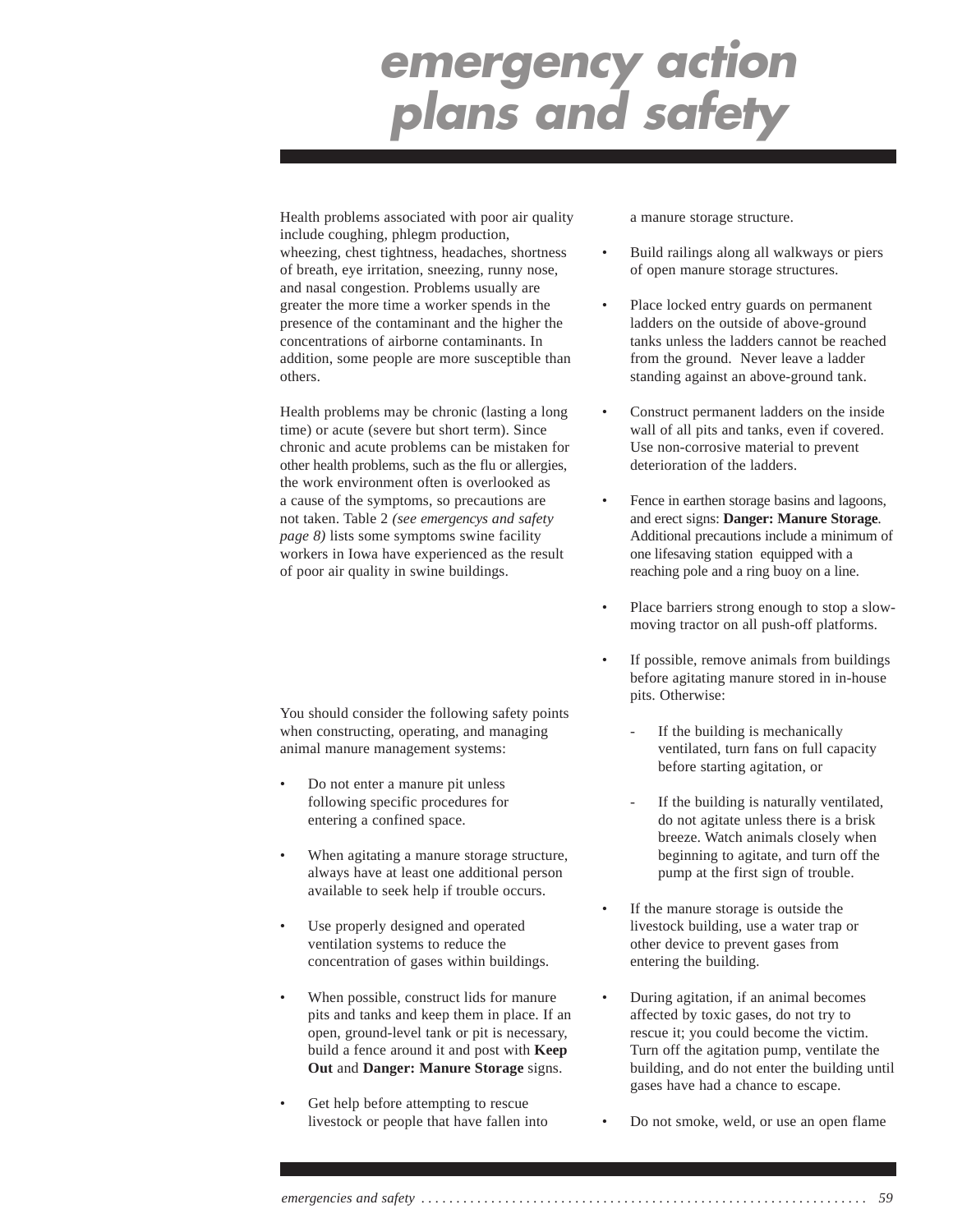in confined, poorly ventilated areas where methane can accumulate. Use only explosion proof electric motors, fixtures, and wiring near manure storage structures to prevent a spark from igniting the methane.

• Keep all guards and safety shields on all mechanical equipment.

## **SUMMARY OF KEY POINTS**

- There are two primary safety concerns in manure storage and handling: environmental safety and personal safety.
- Every livestock facility should have an environmental emergency action plan available to all employees.
- Emergency action plans should include
	- A plan to stop potential uncontrolled releases of manure,
	- Phone numbers of those who can help stop any release,
	- Notification plan including agency phone numbers,
	- A cleanup plan.
- Notification of IDNR field or state office and local law enforcement officials is required in the event of a spill or other release.
- If runoff results during manure application, stop applying immediately.
- Ammonia.
- Methane,
- Hydrogen sulfide,
- Carbon monoxide, and
- Carbon dioxide.
- Hydrogen sulfide is the most dangerous of these gases. At high concentrations it can kill with just a few breaths.
- Always use maximum ventilation during agitation and pumping from deep pits.
- If one or more animals go down during agitation and pumpout, shut off the pumps but do not try to rescue the animals immediately.
- Poor air quality in livestock facilities can cause long-term illness.

The five main gases produced by animal facilities are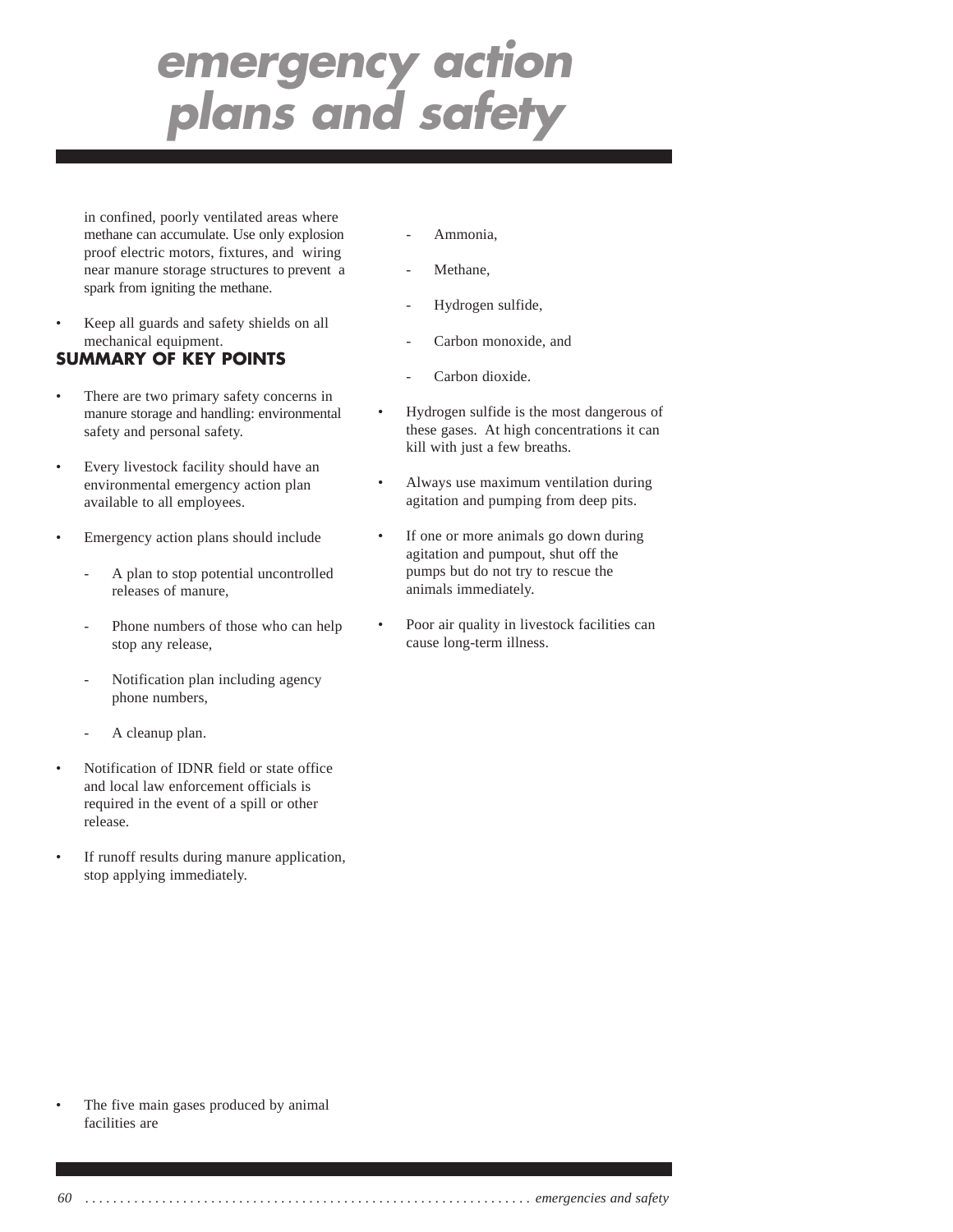*emergencies and safety . . . . . . . . . . . . . . . . . . . . . . . . . . . . . . . . . . . . . . . . . . . . . . . . . . . . . . . . . . . . . . . . 61*